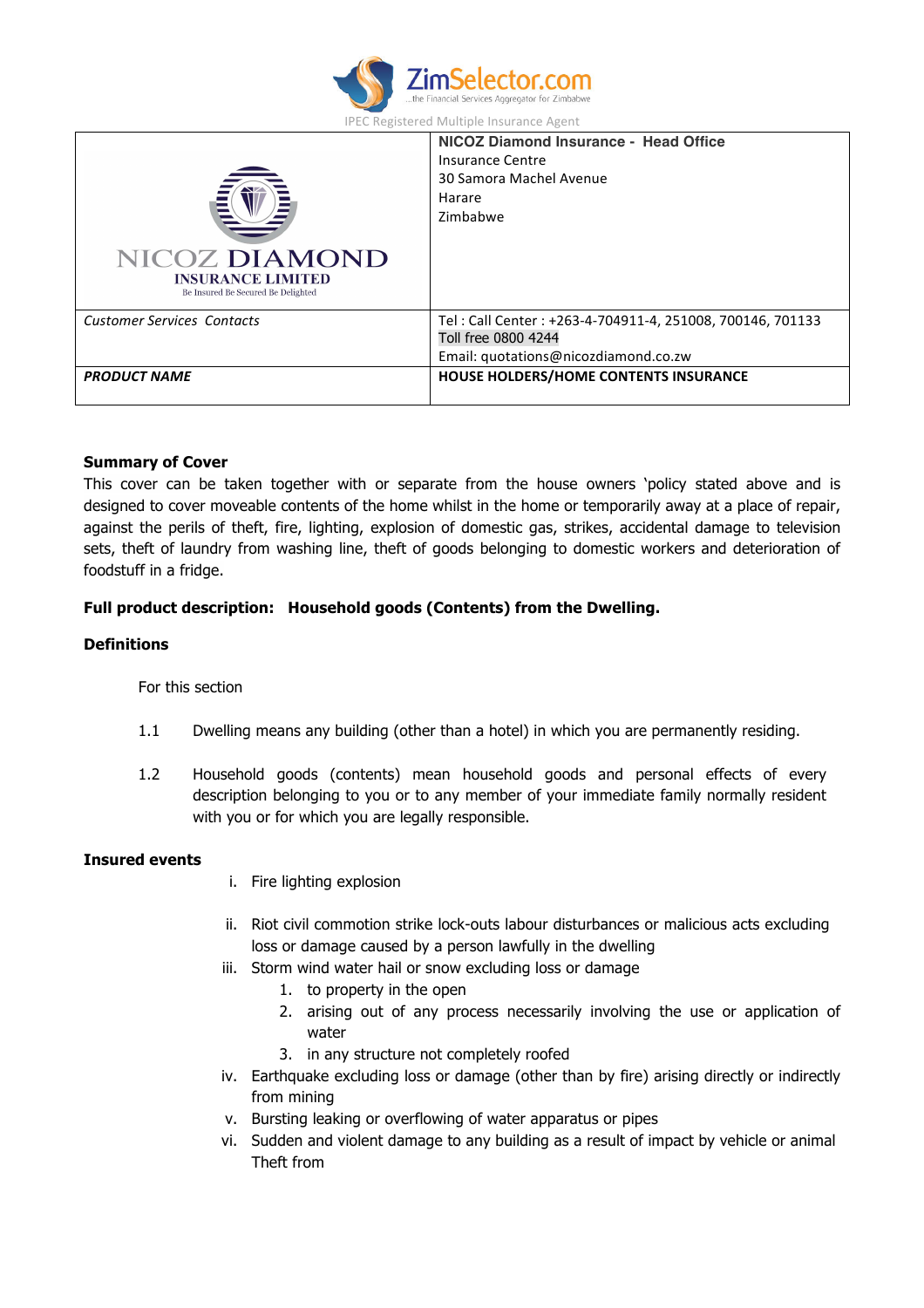

- vii. the dwelling but excluding theft whilst the building or any part of it is being let or sublet unless accompanied by violent entry or exit
- viii. its outbuildings if there is forcible and violent entry or exit
	- 1. any building in which you are temporarily residing provided we have been notified
- ix. Theft
	- 1. of laundry from washing lines, garden and veranda furniture/implements from the grounds of your dwelling, subject to a limit of 4% of total sum insured.
	- 2. whilst in transit during a permanent change in the policyholder's residence to or from a bank, safe deposit or furniture store

## **Specific exclusions**

We will not be liable for

- i. loss or damage caused, sustained or incurred outside the territorial limits of the Republic of Zimbabwe, Botswana, Lesotho, Malawi, Namibia, South Africa, Swaziland and Zambia
- ii. theft of money unless stolen from a building mentioned and there is forcible and violent entry or exit The limit in this respect shall not **exceed 2% of the sum insured under this section or \$ 500**
- iii. theft from the dwelling or its outbuildings whilst lent, let sub-let unless there is forcible and violent entry or exit
- iv. theft or malicious acts if the dwelling has not been lived on for more than 30 consecutive days
- v. any amount in excess of one third of the total sum insured on contents for any one claim for jewellery, precious metals, furs and works of art
- vi. loss, damage or injury to animals securities certificates and documents of any kind, stamp and coin collections motor vehicles, caravans and trailers including their fitted accessories, water-borne vessel or craft and their equipment
- vii. property held or used in connection with any business, profession or employment
- viii. property more specifically insured.
- ix. consequential or indirect loss or damage of any kind or description whatsoever, except loss of rent as expressly provided.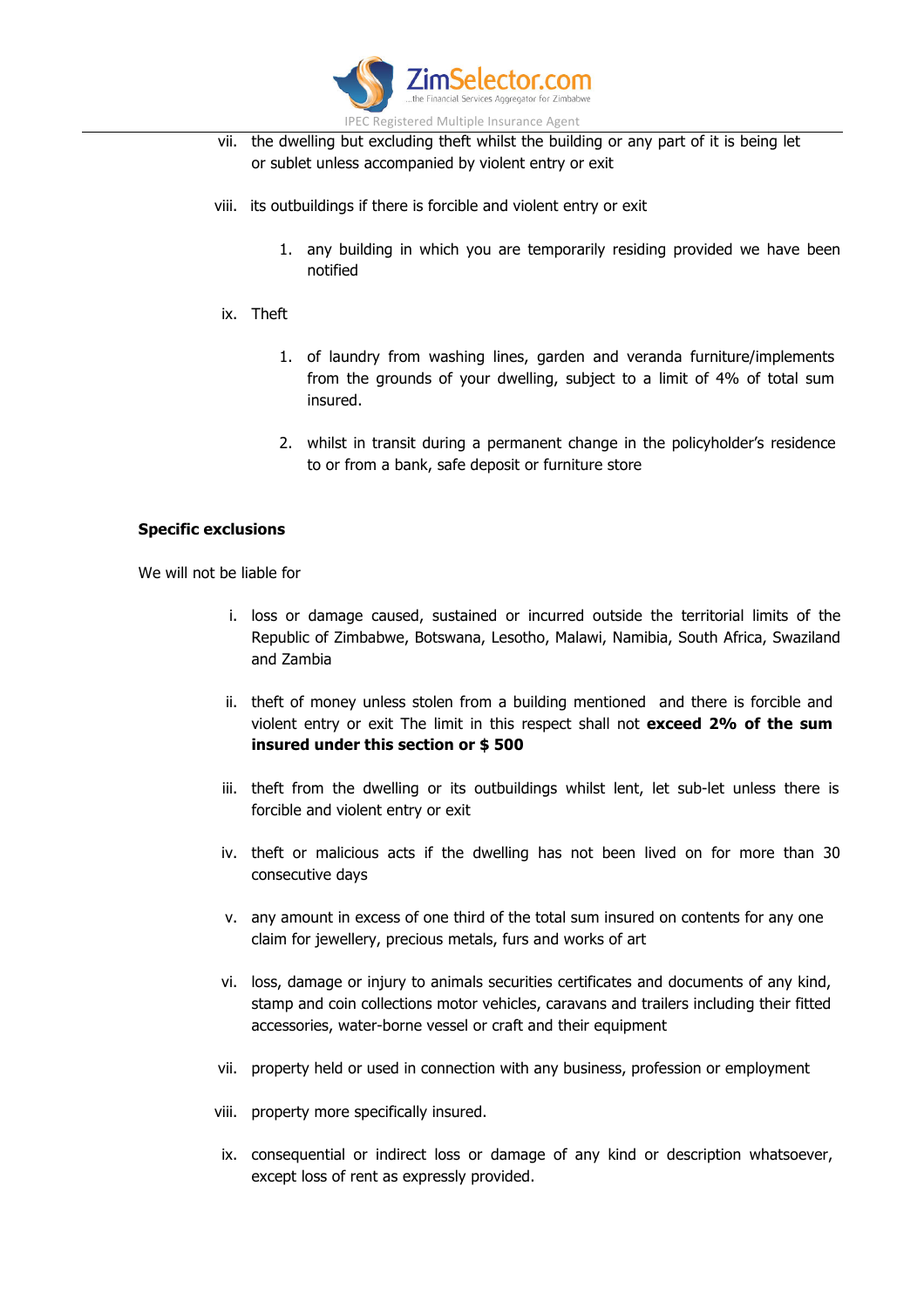

1. Loss or damage for which provision is made in any guarantee or service contract or in any hire or hire purchase or financing agreement or any other agreement of whatever nature regarding the insured property or any part thereof.

# **PERSONAL ALL RISKS**

For this section the insured means person whose name this policy is issued and members of his family normally resident with him

## **Property insured**

- 1.1 Unspecified: Clothing, baggage and person effects normally worn or designed to be carried on or by the person. Any property listed in the schedule
- 1.2 Specified:

## 2**. Indemnity to policyholder**

If the property insured is accidentally lost or damaged we will pay for or may choose to repair or replace it. The amount payable will be based on the current replacement value less an allowance for depreciation. The maximum amount payable in respect of any items shall not exceed the sum insured shown in the schedule for such items.

## **Specific exclusions**

We will not pay for:

- i. in respect of unspecified property
	- 1. more than 20% of the sum insured for any one article excluding clothing
	- 2. spectacles, prescriptions sunglasses, contact lenses, and cellphones
	- 3. stamp and coin collection, money, documents or property more specifically insured
- ii. wear, tear depreciation or deterioration
- iii. electrical or mechanical breakdown not accompanied by other insured damage
- iv. any article lost from an unattended vehicle unless concealed in a locked boot of a locked vehicle